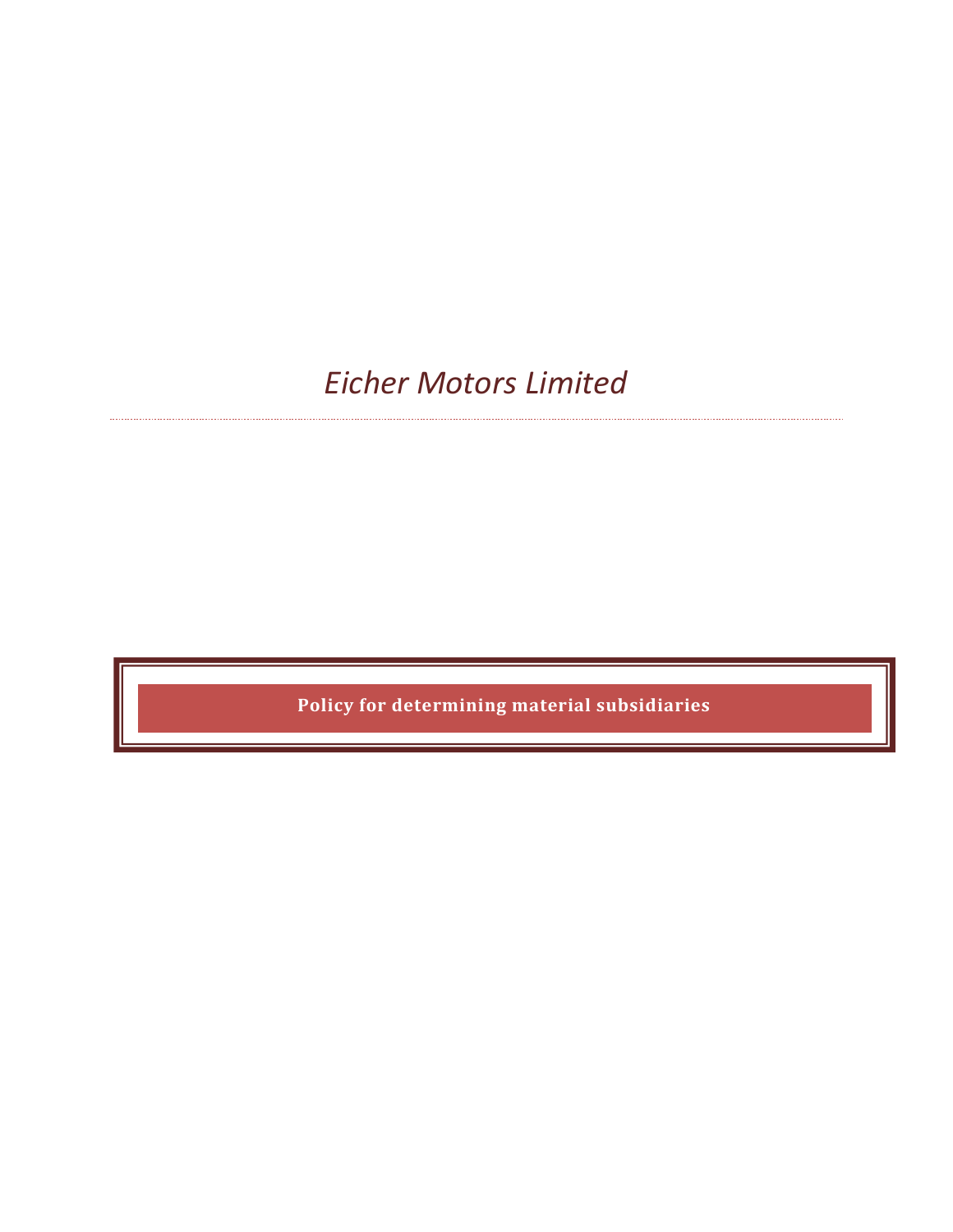## **I) Objective**

**Regulation 24** of the Securities and Exchange Board of India (Listing Obligations and Disclosure Requirements) Regulations, 2015 ("SEBI Regulations") require listed Companies to formulate a policy on determining 'material' subsidiaries.

Regulation 24 of SEBI Regulations requires that:

- (a) At least one independent director on the Board of Directors of the holding Company shall be a Director on the Board of Directors of an unlisted material subsidiary.
- (b) A holding Company shall not dispose of shares in its material subsidiary resulting in reduction of its shareholding (either on its own or together with other subsidiaries) to less than fifty percent or cease the exercise of control over the subsidiary without passing a special resolution in its General Meeting except in cases where such divestment is made under a scheme of arrangement duly approved by a Court/Tribunal or under a resolution plan duly approved under Section 31 of the Insolvency Code and such an event is disclosed to the recognized stock exchanges within one day of the resolution plan being approved.
- (c) Selling, disposing and leasing of assets amounting to more than twenty percent of the assets of the material subsidiary on an aggregate basis during a financial year shall require prior approval of shareholders by way of special resolution, unless the sale/disposal/lease is made under a scheme of arrangement duly approved by a Court/Tribunal or under a resolution plan duly approved under Section 31 of the Insolvency Code and such an event is disclosed to the recognized stock exchanges within one day of the resolution plan being approved.
- (d) The management of the unlisted subsidiary shall periodically bring to the notice of the Board of Directors of the holding Company, a statement of all individual transaction or arrangement that exceeds or is likely to exceed ten percent of the total revenues or total expenses or total assets or total liabilities, as the case may be, of the unlisted subsidiary for the immediately preceding accounting year.

Accordingly, Eicher Motors Limited (EML) has framed this policy on determining 'material' subsidiaries.

## **II) Criteria**

For the purpose of Regulation 24 of SEBI Regulations, a subsidiary of the Company shall be considered 'material' if its income or net worth exceeds ten percent of the consolidated income or net worth respectively, of the listed entity and its subsidiaries in the immediately preceding accounting year. However, for the purpose of appointment of atleast one Independent Director of the Company on the Board of unlisted material subsidiary, the above threshold shall be twenty percent of the consolidated income or net worth respectively, of the listed entity and its subsidiaries in the immediately preceding accounting year.